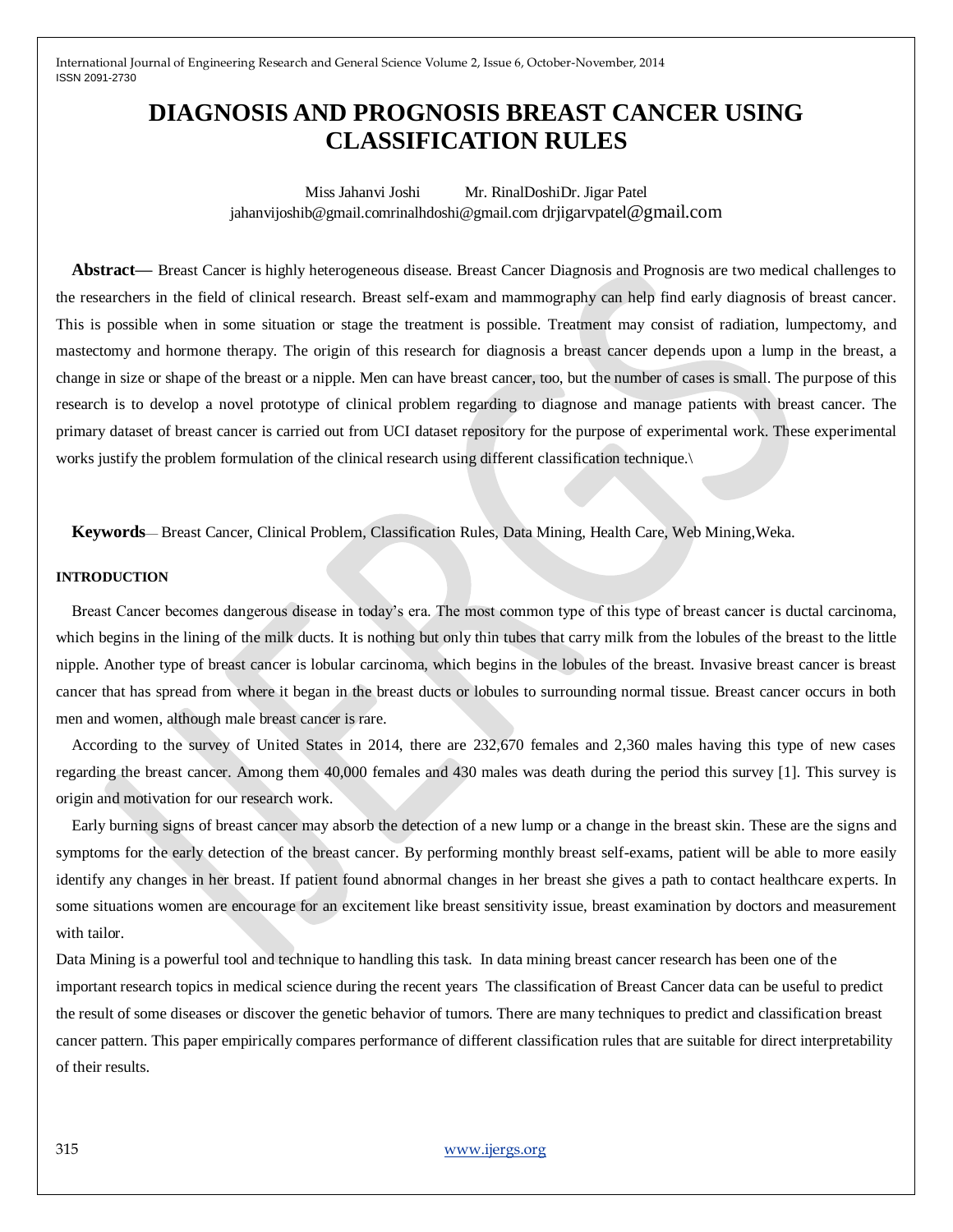#### **LITERATURE REVIEW**

316 [www.ijergs.org](http://www.ijergs.org/) Author of this paper Tired to improve the website design, optimize website structure and built intelligent website. To achieve these targeted objectives, the author used machine learning approaches and for the user identification algorithm, session identification algorithm and Apriori algorithm applied on the preprocessed dataset. These processes worked on WEKA open source Data Mining s/w tool. The resulted outcome arrives on the bases of Apriori algorithm. The author gives the challenge that must apply on other. Data mining algorithm and the comparative analysis gives more optimum outcome [2]. Author of this paper Compare the performance of the supervised algorithm Naïve Bayesian, support vector machine, Radical basis neural network, decision tree, j48 and simple CART. The proposed work conducted to discover the batter –quality classifier for disease for detection. That is processed in WEKA with the dataset WBC, WDBC, pama diabetes and Brest tissue. The outcome of the result showed that the SVM RBF kernel responded well than the others. The author concludes with to achieve the potential outcome with accuracy well as the complexity will be calculated for feature expansion [3]. Author of this paper performed comparative study of classification method with different data set- PIMA Indian Diabetes, state Log Heart Disease, BUPA Liver –disorders, and Wisconsin Brest Cancer. This work target to study the performance to achieve higher accuracy level with lower error rate. There experimental findings used 10 fold cross validation method. The outcome by SVM method indicated promising level of accuracy level of 96.74% for PIMA Indian diabetes dataset and 99.25% with statLog heart Disease data set. They have used c4.5 decision tree technique with BAPA Liver-disorders dataset with an accuracy level of79.71% there ultimate finding with user techniques-Bayes Net, SVM, kNN and RBF-NN with the dataset Wisconsin Brest Cancer Data set have indicated as to combine multiple technique with different parameter [4]. Author of this paper explored the comparative performance of the classification and clustering algorithm using heart disease dataset. The work targeted to higher level of prediction accuracy by comparing both the techniques. The evaluation carried on the performance of classifiers of Bayes (Naïve Bayes, Naïve Bayes updateable), functions (SMO),Lazy (IB1,IBK),Meta Multi BoostAB, Multiclass Classifier),Rule(Decision Table),tees (NB Tree)and the clustering algorithm of EM, Cobweb, Father First, Make Density Based Cluster ,Simple K-means' algorithm. The analyses lead to conclusion which state that the NB tree having higher prediction Accuracy compared to the clustering algorithm [5]. Author of this paper focus on the work statistical and data mining tool and technique for diagnosis disease. To achieve the more accurate outcome of data mining techniques they applied hybridization on the selected method used which illustrate the acceptable levels of accuracy then for enhance the accuracy of disease the hybridization data mining techniques. Hybrid data mining techniques produces more effective outcome in diagnosis of heart disease. Different hybrid technique like fuzzy artificial immune recognition system and K-nearest neighbor are applied together are applied tougher which produced accuracy of 87%.Neural network gives accuracy of 89.01% which is batter. One case of neural network and genetic algorithm is also discussed which produced better result in deter mining heart disease [6]. Author of this paper constructed the work to discover the effectiveness of preprocessing algorithm on dataset to investigate. The research conducted data mining algorithm on dataset on the Z –AlizadehSani dataset which is used to achieve more accurate results. The cost –sensitive algorithm are used along with base classifiers on naïve Bayes, sequential minimal optimization (SMO), K-Nearest Neighbors (KNN), Support Vector Machine (SVM), and C4.5 were a closed work with the SMO algorithm has to very high sensitivity (97.22%) and accuracy (92.09%)rates. AS a final point, they said that the proposed cost sensitive algorithm can be used on other diseases such as cancer [7]. Author of this paper focus on compared the performance of the classification technique like Sequential Minimal Optimization (SMO), IBK, BF Tree. The proposed work conducted to find out the accuracy classifier for breast cancer detection. that process in weka with the data set UCI machine learning in all over technique sequential minimal Optimization (SMO) achieve better outcome of the result with accuracy ,low error rate , and performance[8]. Author of this paper explore performance of classification technique using Wisconsin prognostic breast cancer (WPBC) data from UCI machine learning technique .the work targeted to high level of prediction accuracy by compare classification different technique.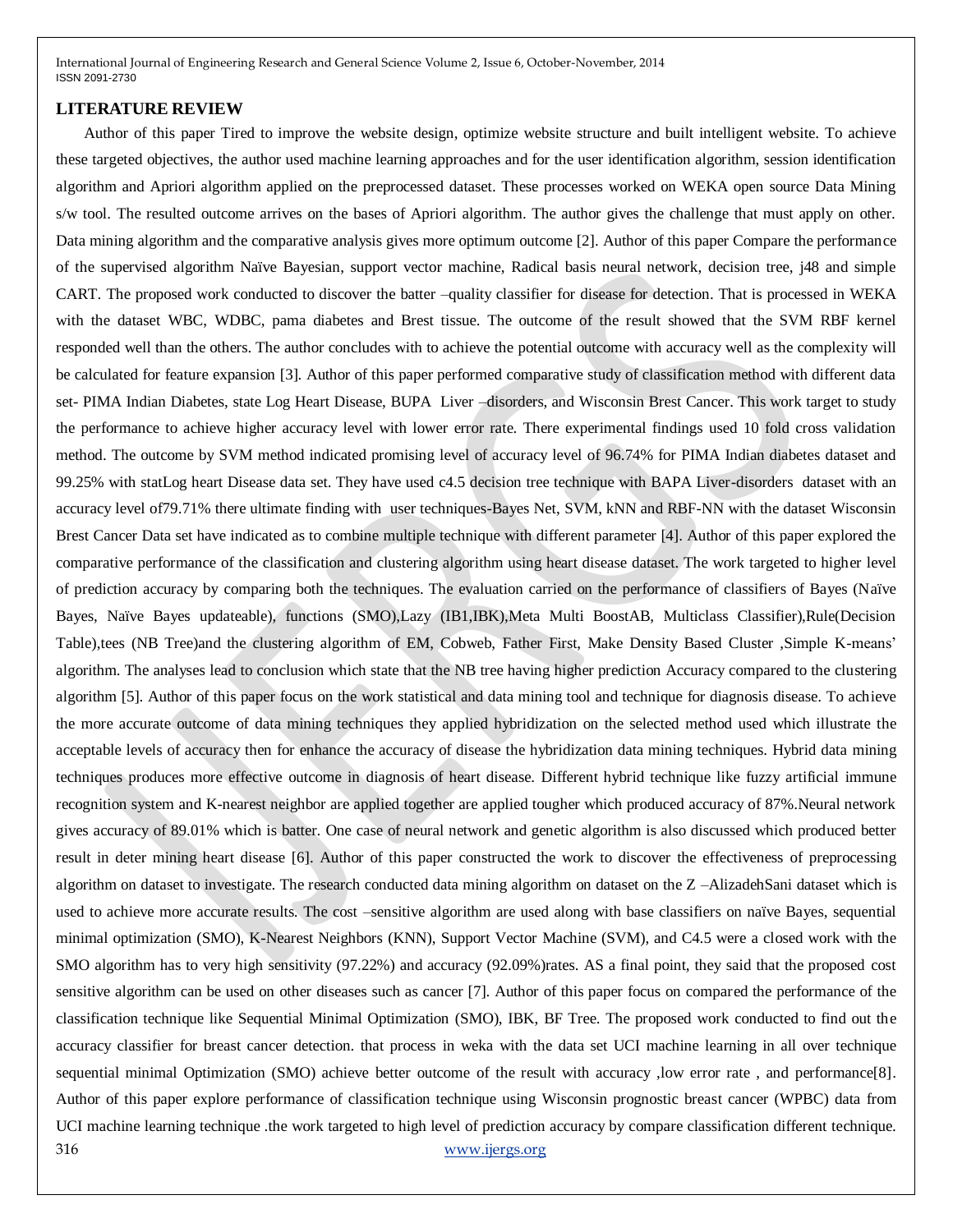317 [www.ijergs.org](http://www.ijergs.org/) the evaluation carried on the performance of classification like Binary Logistic Regression (BLR), C4.5 decision tree algorithm ,Partial Least Squares for Classification (C-PLS), Classification Tree(C-RT), Cost-Sensitive Classification Tree(CS-CRT), Costsensitive Decision Tree algorithm(CS-MC4), SVM for classification(C-SVC), Iterative Dichomotiser(ID3), K-Nearest Neighbor(K-NN), Linear Discriminant Analysis (LDA), Logistic Regression, Multilayer Perceptron(MP), Multinomial Logistic Regression(MLR), Naïve Bayes Continuous(NBC), Partial Least Squares -Discriminant/Linear Discriminant Analysis(PLS-DA/LDA), Prototype-Nearest Neighbor(P-NN), Radial Basis Function (RBF), Random Tree (Rnd Tree), Support Vector Machine(SVM ) the analysis lad to conclusion random tree and Quinlan's C4.5 having 100% accuracy in classifying the Wisconsin prognostic Brest cancer data set [9].Author focus on performance of supervised learning algorithm viz decision tree, random tree ,ID3 ,CART,C4.5 ,and Naive Bayes. That processed in TANAGARA with Wisconsin breast cancer data set used for modeling breast cancer data. The result of random tree fives batter optimum result with highest accuracy rate [10].Author of this paper investigation on data mining three technique first one is Naïve Bayes, second one is back-propagated neural network, and last one C4.5 decision tree algorithms. For this processed use WEKA. Open source tool with data set SEER. The outcome of the result showed C4.5 better performance then other two techniques [11]. Author of this paper analyzed Brest cancer using data mining technique classification. They use machine learning technique like Decision Tree (C4.5), Artificial Neural Network and support vector machine for predicting a breast cancer. That process in WEKA tool kit with the Iranian center of breast cancer .this work targeted to analyzed the performance to achieve higher accuracy specificity and sensitivity result by SVM technique indicated promising level of accuracy level of 95.7%,97.1% and 94.5%[12].Author of this paper prediction on data mining technique on heart disease , Diabetes, Breast Cancer in heart disease data collected data from a hospital information system the heart disease prediction in that machine learning algorithms namely naïve bayes, K-NN, Decision List. In all technique classification accuracy of the naïve bayes algorithm is better when compared to other algorithm. Second one breast cancer as per survey of united state prediction data mining technique like C4.5, ANN and Fuzzy decision tree. ANN conducts better accuracy and good performance. Third one about diabetes as per base on the American diabetes association perdition by using homogeneity based algorithm genetic algorithm predicts batter accuracy. For feature work enhance they predates diff type of disease prediction using data mining technique [13]. Author of this paper focus on use three different type of machine learning technique for predicting of breast cancer. They use Iranian canter for breast cancer (ICBC) data set and implement machine learning technique like decision tree (C4.5) Support vector machine (SVM) and Artificial Neural network (ANN) compared the performance of technique and find sensitivity, specificity , accuracy. As per a conclusion SVM provide better performance with highest accuracy rate [14]. Author of this paper Prediction on breast cancer and heart disease with dataset Public Use data. They consisting of 909 Record for Heart disease and 699 for breast cancer. They use two type algorithms c4.5 and c5.0.as per a conclusion c4.5 get better result all over technique [15]. Author of this paper compared the performance of classification algorithms- Decision tree, Naïve Bayes, MLP, Logistic Regression SVM, KNN. That is process in WEKA with data set. The outcome of the result showed that the SVM responded well then the other. The author conduct with to achieve the potential outcomes with accuracy as well as the complexity will be calculated for future expansion [16]. Author of this paper focus on prediction of breast cancer using data mining technique.This process in WEKA data mining tool kit with data set SEER.They investigation on three data mining techniques like Naïve Bayes, the back-propagated neural network, and the C4.5Decision tree algorithms. The outcome of the result c4.5 algorithms shows much better performance then the other two techniques [17]. Author of this paper focus on data mining application on medical research for a predicting and discovering pattern base on detected symptom on health condition for process take a mammography, dermatology, orthopedic thyroids for data pre-processing execute classification for clinical test data lode test data for verification for classifier malady classification. They support decision tree generate by the quinlan's algorithm is smaller then the decision tree by the random tree classification technique [18]. Authors diagnosis breast cancer using clustering data mining techniques [19]. Authors of the paper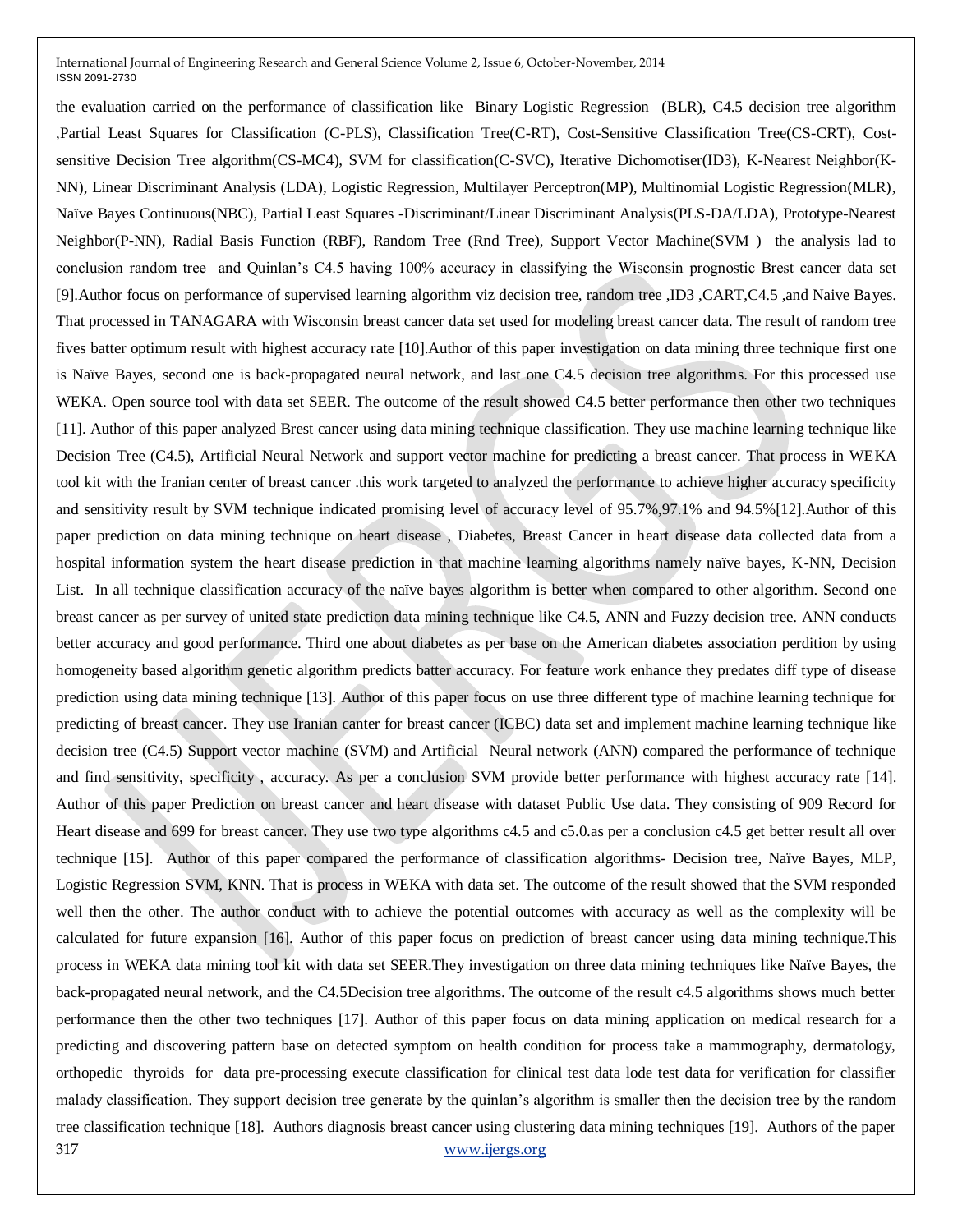develop pattern knowledge discovery framework using data mining technique. This framework is generic which is relate to different services for users [20].

# **PROPOSED WORK**

The main area of the research work is web mining. Web mining has three categories – content, structure and usage. We use web usage mining for finding hidden pattern from the breast cancer dataset. The suggested model of the proposed work is followed.



Pattern Discovery from Breast Cancer Dataset

Figure 1: Prototype for Breast Cancer Pattern Discovery (PBCPD)

318 [www.ijergs.org](http://www.ijergs.org/) In Fig. 1 we discuss novel prototype for breast cancer detection. Here Main work is start with Web Mining which has three dimensions- content, usage and structure. In this prototyping we select usage mining. In Web Usage Mining data is retrieved from web dataset. We select breast cancer dataset in Weka Open Source environment. In Weka we use 37 classification rules for diagnosis and prognosis breast cancer among patients. By Experimental Analysis we can get predictable pattern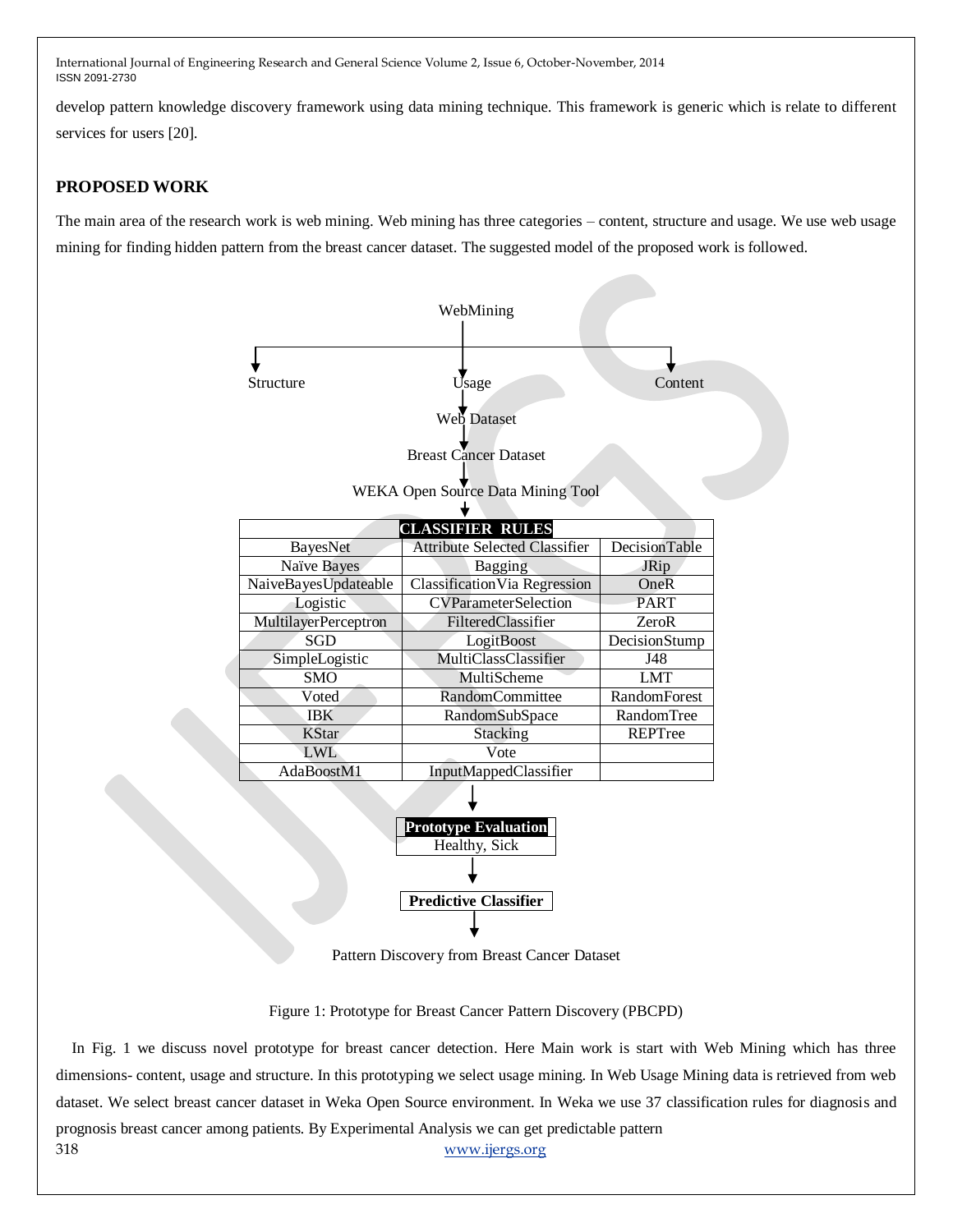## **IMPLEMENTATION WORK:**

To classify breast cancer data set with high accuracy and efficiency different classifier rules are used for finding healthy patients. In this research WEKA open source mining tool is used for modeling breast cancer data. This tool proposes several classification rules from exploratory data analysis, statistical learning and machine learning.

For the purpose of the implantation work the data is taken from UCI for the purpose of to solve the research objective. To perform experimental work this research take WEKA as an open source data mining tool and then apply different classification algorithm for diagnosis and prognosis patients. **The dataset attributes descriptions are as under in Table 1:**

| <b>Attribute Name</b> | <b>Description</b>                                                                 |
|-----------------------|------------------------------------------------------------------------------------|
| Age                   | Patient's Age in years                                                             |
| Menopause             | the period in a woman's life when menstruation ceases                              |
| Tumor-size            | Patient's tumor-size on her breast                                                 |
| inv-nodes             | Node size in main portion of the breast.                                           |
| Node-caps             | Node is present or not in cap of the breast                                        |
| Deg-malig             | Stage of breast cancer                                                             |
| <b>Brest</b>          | Left breast or Right breast or both breast                                         |
| Breast-quad           | Portion of the breast for example left-up, left-low, right-up, right-low, central. |
| Irradiate             | Present or not (YES/NO)                                                            |
| Class                 | no-recurrence-events, recurrence-events (Reduce the risk of breast cancer)         |

# **Table 1: BREST CANCER DATASET ATTRIBUTE**

## **Table 2: BREST CANCER DATASET CLASS**

| <b>Class name</b> | <b>Description</b>                        |
|-------------------|-------------------------------------------|
| Diagnosis         | sick, healthy or (unpredictable) no class |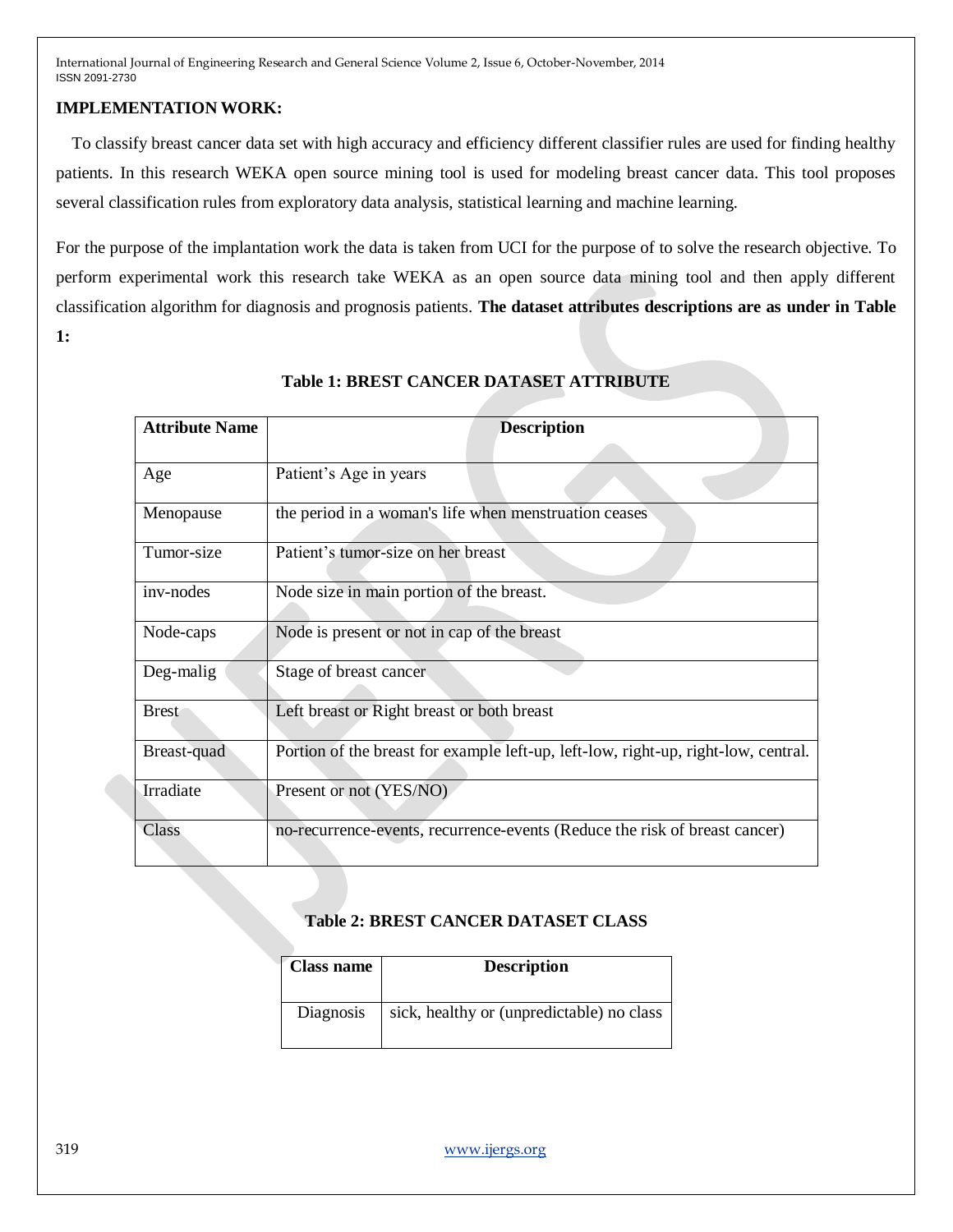For this research we use different 37 classification algorithm for the purpose of diagnosis of healthy and sick patients. The result of these classification rules are tabulated in table 3.

| <b>Clustering Technique</b>             | <b>Healthy</b>  | <b>Sick</b>     |  |
|-----------------------------------------|-----------------|-----------------|--|
| BayesNet                                | 76              | 24              |  |
| NaiveBayes                              | 75              | 25              |  |
| NaiveBayesUpdateable                    | 75              | 25              |  |
| Logistic                                | 76              | 24              |  |
| MultilayerPerceptron                    | $\overline{76}$ | 24              |  |
| SGD                                     | $\overline{76}$ | 24              |  |
| SimpleLogistic                          | $\overline{76}$ | $\overline{24}$ |  |
| $\overline{\text{SMO}}$                 | 76              | 24              |  |
| Voted                                   | 74              | 26              |  |
| <b>IBK</b>                              | 98              | 2               |  |
| <b>KStar</b>                            | 98              | 2               |  |
| LWL                                     | 79              | 21              |  |
| AdaBoostM1                              | $\overline{76}$ | 24              |  |
| <b>Attribute Selected</b><br>Classifier | $\overline{76}$ | 24              |  |
| <b>Bagging</b>                          | 81              | 19              |  |
| <b>Classification Via</b><br>Regression | 76              | 24              |  |
| <b>CVParameterSelection</b>             | 70              | 30              |  |
| FilteredClassifier                      | 76              | 24              |  |
| LogitBoost                              | 78              | 22              |  |
| MultiClassClassifier                    | 76              | 24              |  |
| MultiScheme                             | 70              | 30              |  |
| <b>RandomCommittee</b>                  | 98              | 2               |  |
| RandomSubSpace                          | 77              | 23              |  |

# **Table 3:RESULT ANALYSIS OF BREAST CANCER PATIENT**

320 [www.ijergs.org](http://www.ijergs.org/)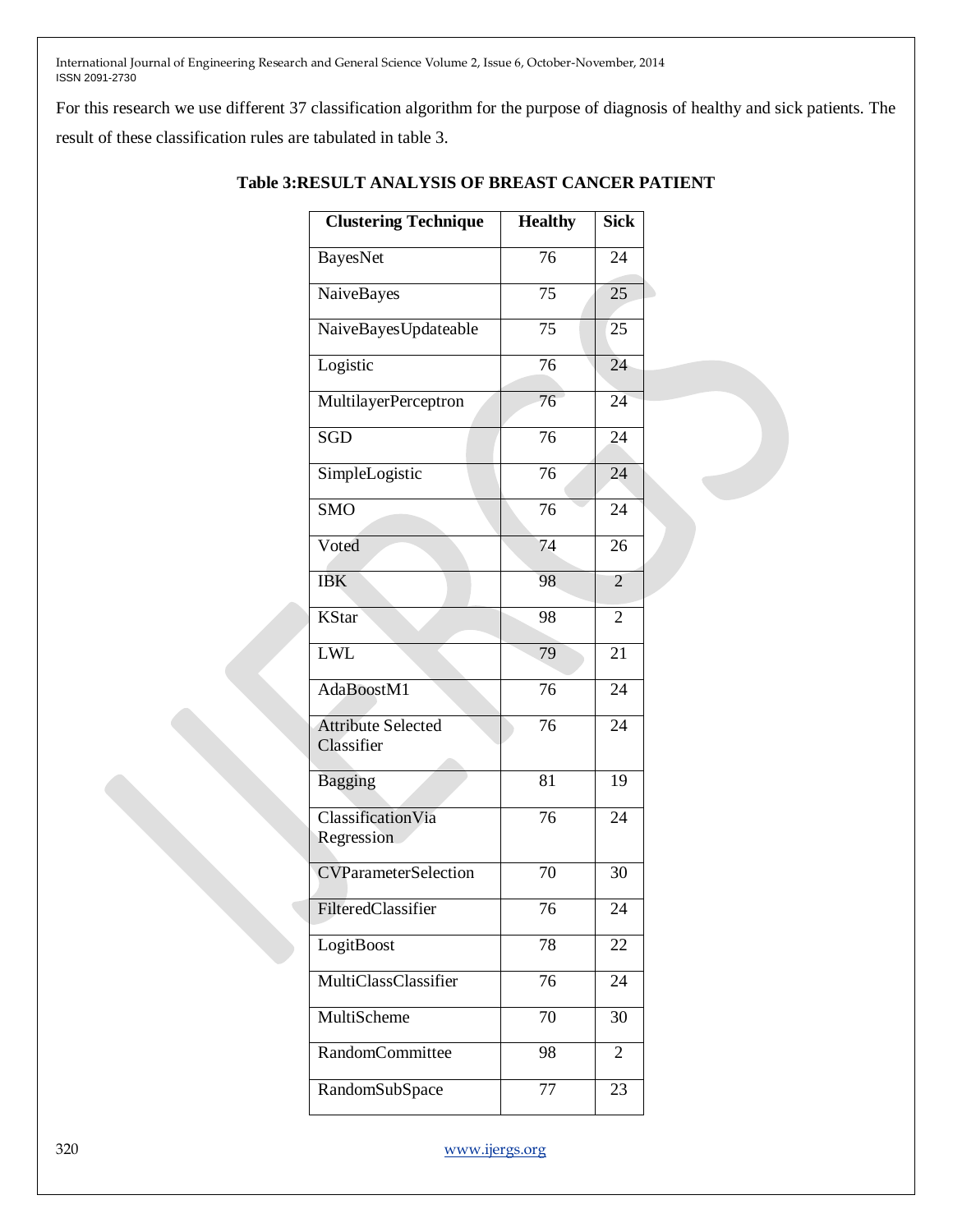| Stacking              | 70 | 30              |  |
|-----------------------|----|-----------------|--|
| Vote                  | 70 | 30              |  |
| InputMappedClassifier | 70 | 30              |  |
| DecisionTable         | 71 | 29              |  |
| JRip                  | 77 | 23              |  |
| OneR                  | 73 | $\overline{27}$ |  |
| <b>PART</b>           | 80 | 20              |  |
| ZeroR                 | 70 | 30              |  |
| DecisionStump         | 72 | 28              |  |
| J48                   | 76 | 24              |  |
| <b>LMT</b>            | 76 | 24              |  |
| <b>RandomForest</b>   | 98 | $\overline{2}$  |  |
| RandomTree            | 98 | $\overline{2}$  |  |
| <b>REPTree</b>        | 74 | 26              |  |



321 [www.ijergs.org](http://www.ijergs.org/)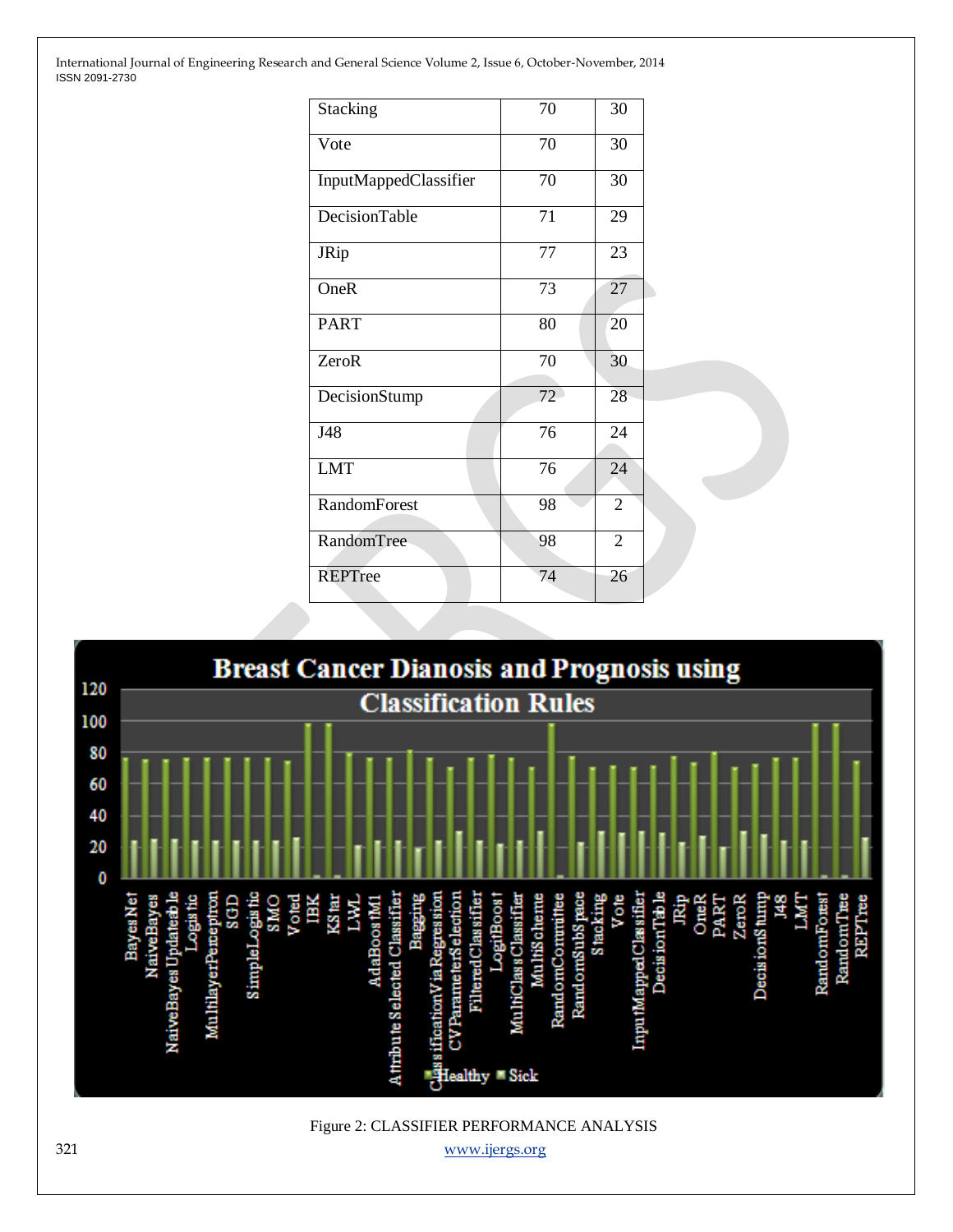By this result analysis BayesNet , Logistic, MultilayerPerceptron ,SGD, SimpleLogistic, SMO, AdaBoostM1, Attribute Selected , ClassificationVia Regression, FilteredClassifier, MultiClassClassifier Classifier, J48, LMT classifier gives more accurate result. According to these classifier rules these research diagnosis 76% healthy and 24% sick patients.

#### **CONCLUSION**

Because In this paper various classification rules are compared to predict the best classifier. We develop new prototype for diagnosis predictable pattern discovery of breast cancer. Experimental results show the effectiveness of the proposed method. The base for this is knowledge discovery and data mining. The classifier is identified to determine the nature of the disease which is highly important for finding healthy breast cancer patients. By this work is useful to uncover patterns hidden in the data that can help the clinicians and doctors in decision making.

#### **FUTURE WORK**

For this research we use different classifier rules for diagnosis healthy patients. To study and experimental work we use weka open source data mining tool. This research is extending by using different clustering, statistical model and machine learning algorithm. In future we use tanagara and orange data mining tool. We can make generic prototyping for different domains like ecommerce, electricity or many areas.

#### **REFERENCES:**

- [1] "Breast",from http://www.cancer.gov/cancertopics/types/breast access on [02-09-2014]
- [2] ―The research and application of web log mining based on the platform weka‖,Xiu-yuZhong,Scince Direct Elsevier 2011.
- [3] "AN EMPIRICAL COMPARISON OF SUPERVISED LEARNING ALGORITHMS IN DISEASE DETECTION", S. Aruna, Dr S.P. Rajagopalan and L.V. Nandakishore IJITCS, August 2011.
- [4] "PERFORMANCE ANALYSIS OF VARIOUS DATA MINING CLASSIFICATION TECHNIQUES ON HEALTHCARE DATA",Shelly Gupta, Dharminder Kumar and Anand Sharma, International Journal of Computer Science & Information Technology (IJCSIT) , August 2011
- [5] "Improving the Performance of Data Mining Algorithms in Health Care Data", P. Santhi, V. MuraliBhaskaran, IJCST, September 2011
- [6] "Using data mining techniques in heart disease diagnosis and treatment", Shouman, M. Turner, T.; Stocker, R., IEEE 2012.
- [7] "Diagnosis of Coronary Artery Disease Using Cost-Sensitive AlgorithmsHosseini,M.J., Sani,Z.A. Ghandeharioun,A. 2012IEEE.
- [8] "A Novel Approach for Breast Cancer Detection using Data Mining Techniques" VikasChaurasia, SaurabhPal IJIRCCE Vol. 2, Issue 1, January 2014.
- [9] "Efficient Classifier for Classification of Prognostic Breast Cancer Data through Data Mining Techniques" ShomonaGracia Jacob, R. GeethaRamani Proceedings of the World Congress on Engineering and Computer Science Vol I October 2012.
- [10] "Application of Data Mining Techniques to Model Breast Cancer Data S. Syed Shajahaan ", S. Shanthi , V. ManoChitra IJETAE Volume 3, November 2013.
- [11] "Predicting Breast Cancer Survivability Using Data Mining Techniques" AbdelghaniBellaachia, ErhanGuven http://www.siam.org/meetings/sdm06/workproceed/Scientific%20Datasets/bellaachia.pdf?q=data-mining- techniques
- [12] "Using the Data Mining Techniques for Breast Cancer Early Prediction" Samar Al-Qarzaie,Sara Al-Odhaibi, BedoorAl-Saeed, and Dr.MohammedzAl-Hageryhttp://www.psu.edu.sa/megdam/sdma/ Downloads/Posters/Poster%2011.pdf
- [13] "Disease Prediction in Data Mining Technique A Survey", S. VijiyaraniS. Sudha, International Journal of Computer Applications & Information Technology January 2013
- [14] "Using Three Machine Learning Techniques for Predicting Breast Cancer Recurrence" AbbasToloieEshlaghy, Ali Poorebrahimi, MandanaEbrahimi, Amir R. Razavi and Leila GhasemAhmad,OMICS 2013
- [15] "A Prototype of Cancer/Heart Disease Prediction Model Using Data Mining", MohammadTaha Khan, Dr. ShamimulQamar and Laurent F. Massin, International Journal of AppliedEngineering Research 2012.